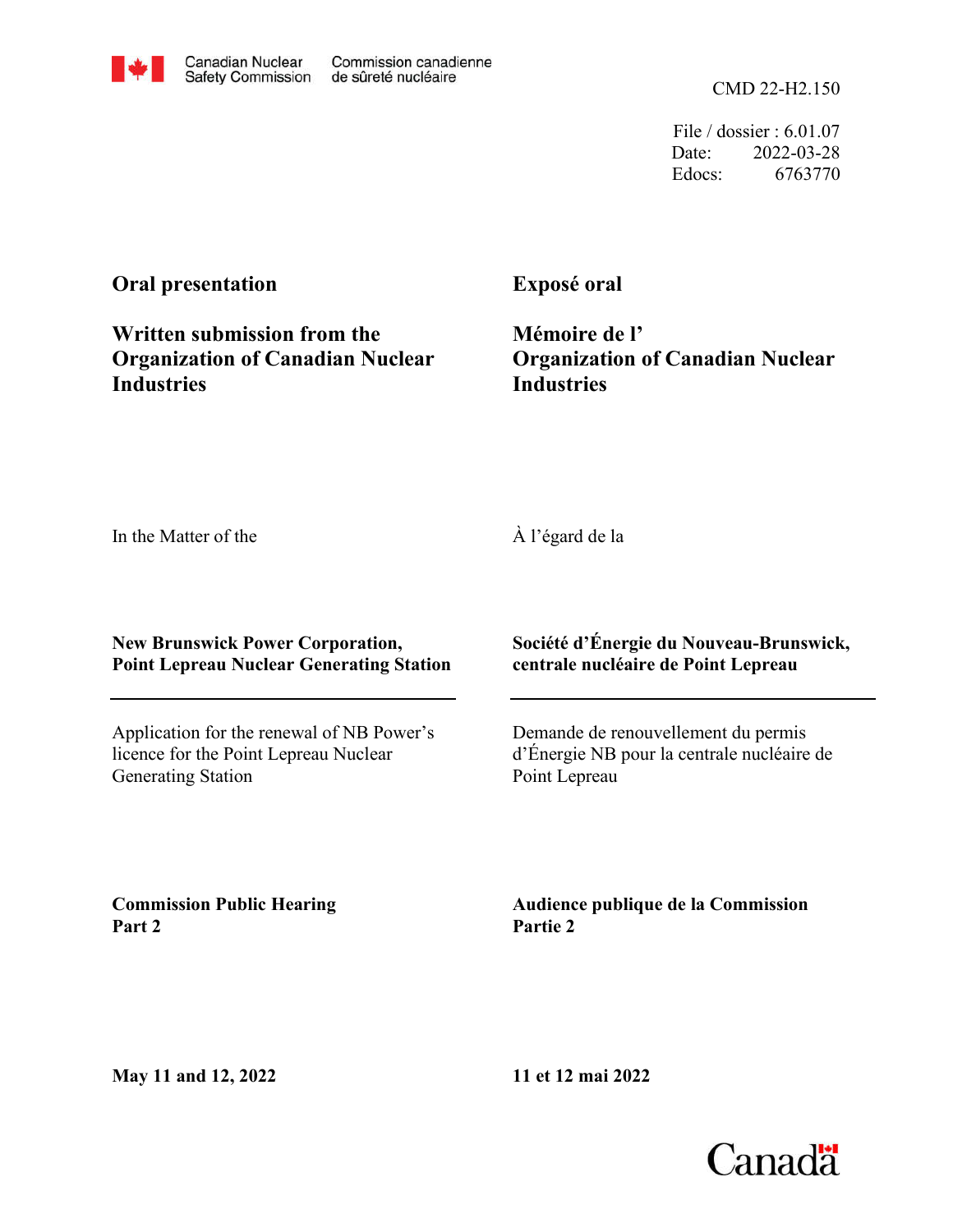

March 28, 2022

Commission Registry Canadian Nuclear Safety Commission 280 Slater Street, P.O. Box 1046, Station B Ottawa, ON, K1P 5S9 Email: [interventions@cnsc-ccsn.gc.ca](mailto:interventions@cnsc-ccsn.gc.ca)

**RE:** Point Lepreau Operating License Renewal – 2022 H-02

Dear Secretariat:

On behalf of the Organization of Canadian Nuclear Industries (OCNI), I would like to express my support for New Brunswick Power (NB Power)'s application to renew the power reactor operating license for the Point Lepreau Nuclear Generating Station (PLNGS).

The PLNGS has generated safe, clean electricity for the people of New Brunswick for close to four decades, and today supplies more than one third of the electricity used in the province. The comprehensive refurbishment of the station's major components, completed in 2012, means it will be a key contributor to the province's clean energy mix well into the future. As jurisdictions around the world move to produce cleaner energy and reduce carbon emissions it is important to continue to utilize one of New Brunswick's best assets at producing clean energy through this license renewal.

CANDU reactors have an excellent safety record, and PLNGS is a recognized leader in workplace safety. Safety is always the number one priority of the station's activities. For example, the station has exceeded two million person-hours without a lost-time accident. This accomplishment is a direct result from every PLNGS employee's commitment to a culture of learning, training and procedural adherence, every day, in everything they do.

In preparation for requesting this Point Lepreau Operating License Renewal, NB Power undertook extensive studies, assessments, and consultations with Indigenous communities and stakeholders to complete the site evaluation studies and conducted an Environmental Risk Statement (ERS). These studies concluded that the PLNGS is suitable for the continued and long-term safe operation of the station through a 25-year licensing term, which approximately coincides with the expected operational life of the unit.

Point Lepreau has demonstrated an ongoing, proven commitment to ensuring strong engagement with communities, including a comprehensive public information program. NB Powers' demonstrated commitment to openness and transparency with the public is an important and valued component of its operations, and in line with the expectations of the residents of New Brunswick and the Canadian Nuclear Safety Commission (CNSC). For example, PLNGS public forums such as the annual Regulatory Oversight Report which includes public participation, along with routine status report updates on power reactors (public can watch live), help to ensure continuous reviews of PLNGS performance.